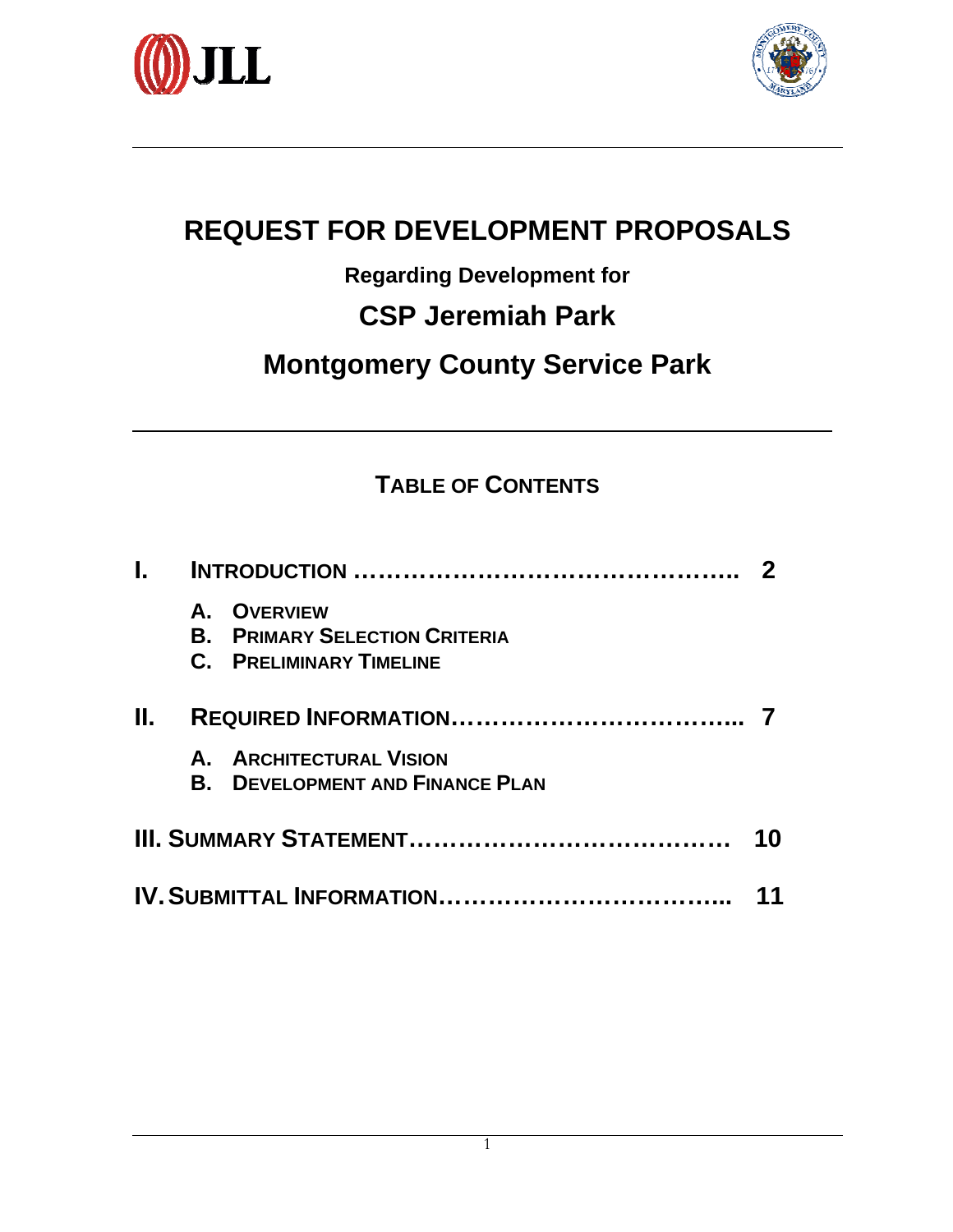



## **I. INTRODUCTION**

### **A. OVERVIEW**

Montgomery County invites your participation in this Request for Development Proposals (RFDP) to develop **CSP Jeremiah Park,** a 45-acre portion of the Montgomery County Service Park (CSP). Montgomery County has retained the services of JLL to advise the County during this process.

The CSP is located south of Shady Grove Road, north of Redland Road, east of the CSX rail tracks, and west of the Shady Grove Metro Access Road. Crabbs Branch Way runs north-south through the CSP dividing the area into two segments. In the Shady Grove Sector Plan these areas are referred to as CSP Jeremiah Park, on the east side of Crabbs Branch Way which is approximately 45 acres, and CSP Metro North, on the west side of Crabbs Branch Way which is approximately 45 acres. This RFDP will refer to the entire site as the Property. All of the Property is in the Transit Oriented Mixed Use/Transferable Development Rights (TOMX-2/TDR zone).

Immediately northeast of the intersection of Shady Grove Road and Crabbs Branch Way is the Grove Shopping Center in the Residential-Mixed Use (RMX-2C/TDR) zone. The new Montgomery County Department of Transportation's Equipment Maintenance and Transit Operations Center (EMTOC) is to the northwest in the Industrial Park (I-3) zone.

Park Overlook and Mallard Cove, residential communities, are located east of the Metro Access Road; a large stormwater management pond and the Shady Grove Metro Station are south; and the Shady Grove rail yard is west of the CSX rail tracks.

The Property is generally flat, with the southern portion at a lower elevation closer to the Metro Station, and with the northern portion at a slightly higher elevation closer to Shady Grove Road. The Montgomery Parks Department Training and Maintenance Center and the Montgomery County Public School (MCPS) Bus Depot are currently located on CSP Jeremiah Park, as well as surface parking for approximately 400 school buses, Parks Department maintenance equipment and low-level office buildings.

Runoff from the site currently is collected and conveyed to a regional stormwater pond in the northwest quadrant of the intersection of Redland Road and Crabbs Branch Way. The property lies within the Rock Creek Watershed. There are no known significant historical or cultural resources on the site, which is served by public water and sewer.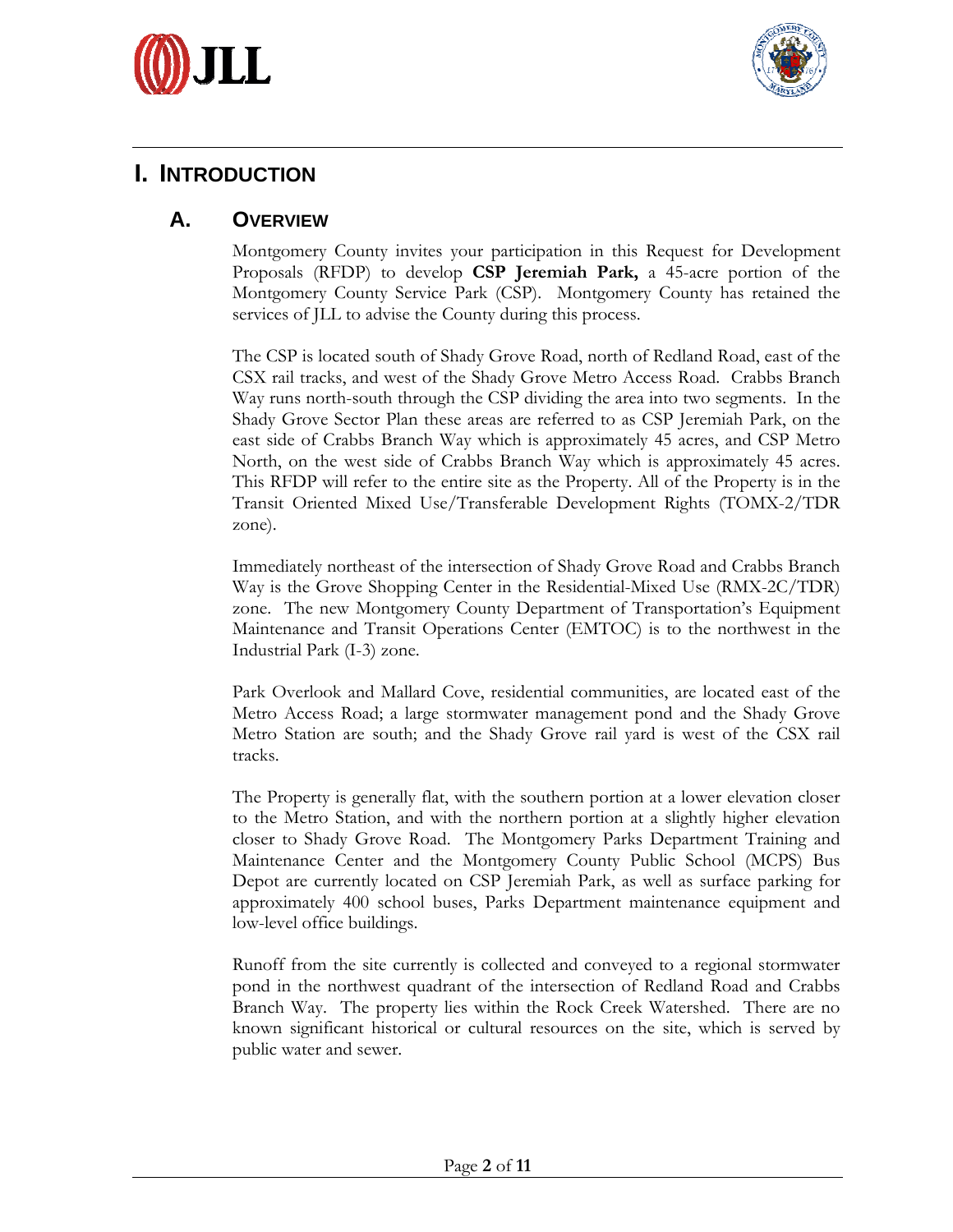



The aerial photo below outlines CSP Jeremiah Park (orange); CSP Metro North (yellow) which EYA is developing and the Shady Grove Metro Station (red).



#### **PHOTO 1: AERIAL OF SITE AND LOCATION**

 CSP Jeremiah Park CSP Metro North (EYA) Shady Grove Metro Station and Parking for Metro Station

EYA and Montgomery County partnered to implement the 2006 Shady Grove Sector Plan in accordance with the County's Smart Growth Initiative. The 2006 Shady Grove Sector Plan can be found at the following link:

http://www.montgomeryplanning.org/community/shadygrove/documents/Shady GroveSectorPlanFINALApprovedandAdoptedwmaps08.pdf

EYA was designated by Montgomery County to serve as the master site planner of the entire Property and the exclusive purchaser of the CSP Metro North, known as Shady Grove Station-Westside in EYA's submissions to M-NCPPC. As master site planner, EYA's responsibilities include securing the approval of a preliminary project plan, a preliminary plan of subdivision and record plat of subdivision for the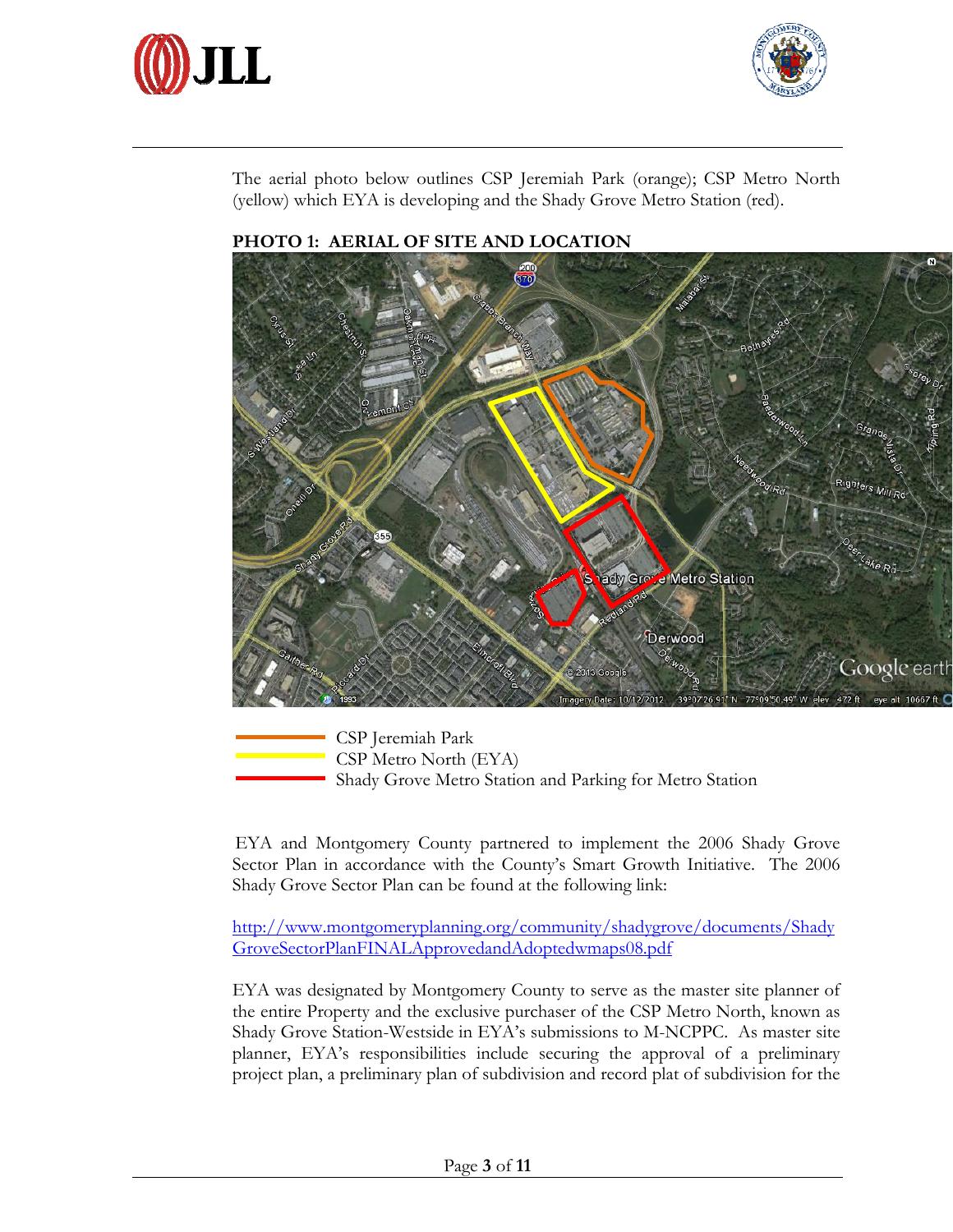



Property. In addition, the County is responsible for the following infrastructure improvements:

- 1. Development of a "Main Street" by rebuilding the existing Crabbs Branch Way and constructing a median-separated, 4-lane street as described in the Sector Plan;
- 2. Pedestrian and vehicular improvements at Shady Grove Road and Crabbs Branch Way in lieu of the pedestrian tunnel under Shady Grove Road described in the Sector Plan;
- 3. Shady Grove Road sidewalk improvements from Crabbs Branch Way to the Metro Access Road;
- 4. Off-site WMATA pedestrian and vehicular improvements;
- 5. WSSC upgrade improvements to accommodate development on the Property; and
- 6. Provision of a nature trail surrounding the off-site stormwater management pond included in the Sector Plan.

In September 2012, the Planning Board approved the preliminary plan application for the entire Property. The Montgomery County Planning Board resolution approving the preliminary plan application for the Property can be found at the following link:

http://www.montgomeryplanningboard.org/resolutions\_archive/documents/12- 089\_20120906\_09062012\_120120080\_shadygrovestation\_000.pdf

EYA is the contract purchaser of Shady Grove Station-Westside, which is planned for 1,114 multifamily units, 407 townhomes, 41,828 SF of retail, 131,422 SF of office, and a library. Ten percent of the total number of residential units must be Workforce Housing Units and fifteen percent must be Moderately Priced Dwelling Units (MPDUs).

In February 2013, EYA submitted the site plan for the Westside. It was approved by the Planning Board on January 23, 2014. A site plan presentation for the Westside can be found at the following link:

http://www.montgomeryplanning.org/community/shadygrove/documents/Shady GroveStationWestSideSitePlanpresentation.pdf

CSP Jeremiah Park is approved to include 345 townhouses and 344 multi-family units. Approximately eight acres total for a four-acre park (Jeremiah Park) and a four-acre elementary school site are to be dedicated in CSP Jeremiah Park. The developer is not expected to improve either of these public proffers. As with Shady Grove Station- Westside, ten percent of the residential units must be work force housing units and fifteen percent Moderately Priced Dwelling Units (MPDUs).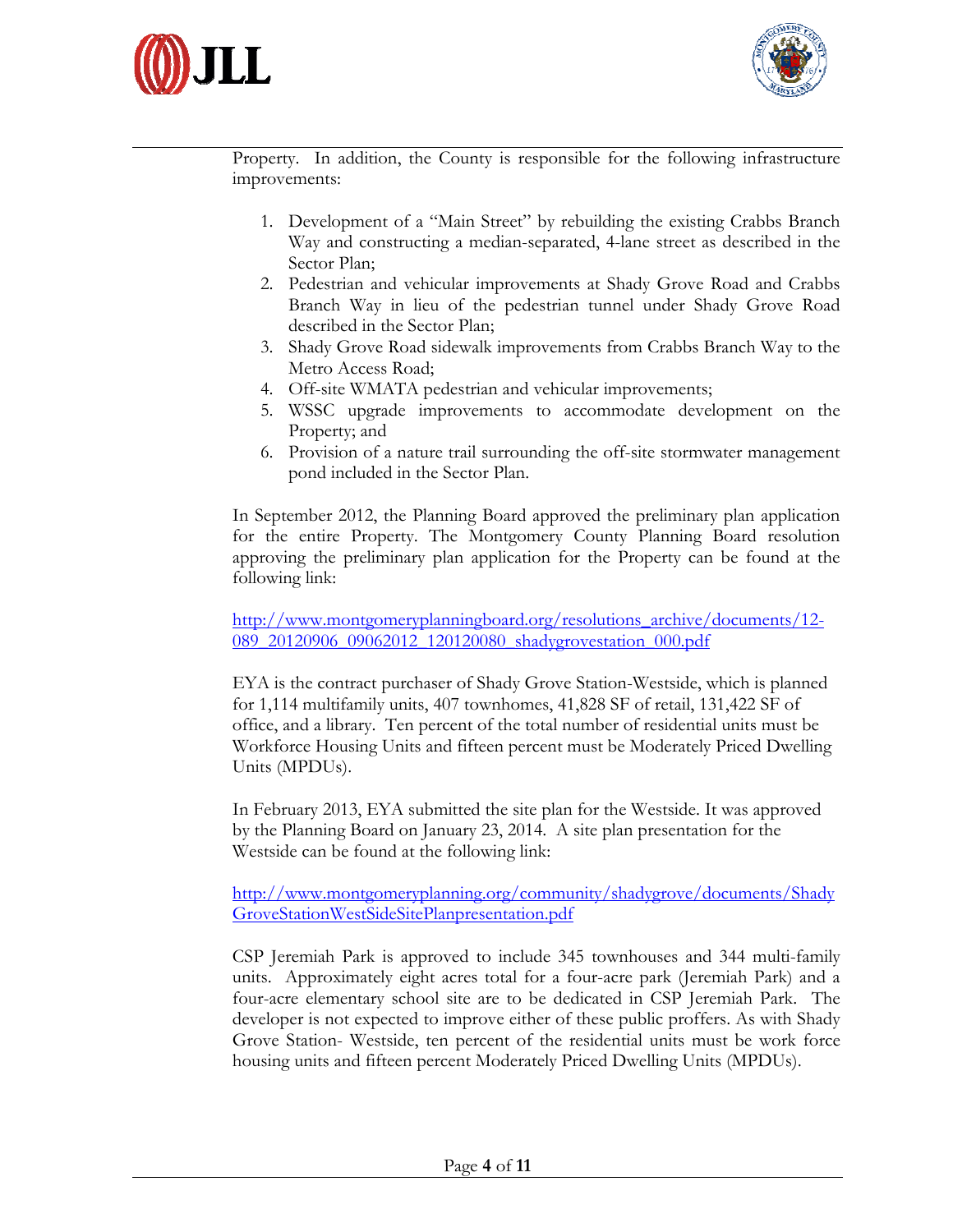



Montgomery County will benefit from the redevelopment as it will generate numerous benefits to the County including but not limited to sale proceeds, a new tax base and furtherance of the County Executive's Smart Growth Initiative.

All of the replacement facilities in CSP Jeremiah Park are currently programmed in the County's CIP and scheduled for construction with the exception of the MCPS Bus Depot which includes the bus maintenance facility and the surface parking for approximately 400 school buses and additional MCPS employee parking. The County Council's work session in 2013 on the school bus depots can be found at the following link:

#### http://www6.montgomerycountymd.gov/content/DGS/Dir/Resources/SchoolBu sDepotPresentation.pdf

The County currently operates five bus depots, including CSP Jeremiah Park, to service its fleet of 1,264 buses with the depots following school cluster boundaries. The County has explored various options to relocate the buses from CSP Jeremiah Park, including moving the buses and the maintenance facility to the Gude Landfill, distributing buses to the other school depots, and parking buses at various high schools. However, the options evaluated by the County have challenges and provide, at best, limited solutions.

The land for off-site replacement parking and the maintenance facility must be identified prior to redevelopment of the site. While the bus depot occupies approximately 35 acres, it is comprised of parking for the buses, the bus maintenance facility and other uses. As a result, developers may not need to identify the same total number of acres and the County will consider multiple sites of fewer acres. The bus parking facilities are not required to be co-located with the bus maintenance facility. The sites should have a relatively central-County location and be close to major roads. The developer is not expected to design or construct the new facilities.

The bus parking locations could either be owned or leased by the County, but the County would prefer to own the bus maintenance facility. Any ground lease(s) for the bus parking site(s) should be as long term as possible with a minimum term of ten years and an option to purchase. The County is not in a financial position to acquire the land for the bus parking or the maintenance facility prior to the sale of CSP Jeremiah Park. To effect the transfer of buses and the maintenance facility to alternate sites, the County could entertain several approaches. For example, it could swap for land owned by a developer in a total or phased takedown. Alternatively, the developer could acquire land with a sales contract assignable to the County at time of takedown for all or a portion of CSP Jeremiah Park or execute a long-term lease with the County for the land acquired to be effective when the County vacated all or a portion of CSP Jeremiah Park. The County is open to creative solutions and scenarios.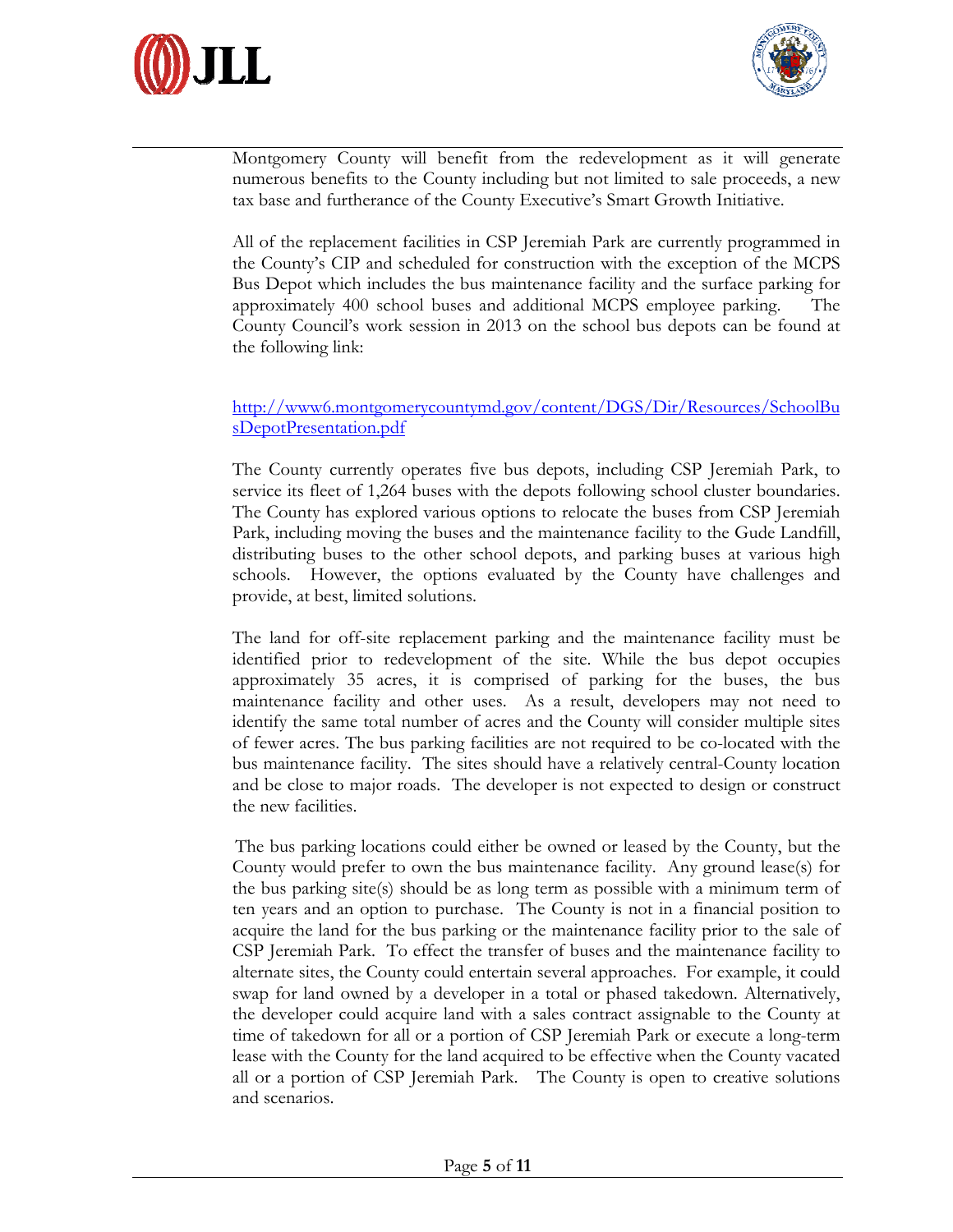



## **B. PRIMARY SELECTION CRITERIA**

The RFDP responses will guide the County in its developer selection process. The key drivers in this selection process will include the following criteria, which should be addressed in detail in the response:

- 1. The overall value proposition of the development plan for CSP Jeremiah Park. The value proposition is defined as the most practical plan to distribute bus parking and a bus maintenance facility to alternate sites that combined with the purchase price of CSP Jeremiah Park results in the greatest net present value to the County. Ideally, respondents to the RFDP will have land under their control or within a nine-month period of time for the relocation of buses and the maintenance facility.
- 2. An experienced, integrated senior level team of experts in the disciplines required to make this development a success.
- 3. An architectural vision for CSP Jeremiah Park which includes concepts for the residential use of the property, the park and the elementary school and is consistent with the approved Sector Plan and preliminary plan. The architectural and phasing vision should complement the approved site plan for Shady Grove Station-Westside.
- 4. An aggressive, yet realistic, schedule for procuring permits, commencing construction and phasing of development.

### **C. PRELIMINARY TIMELINE**

Montgomery County anticipates having a development team identified by midsummer 2014, with a final development agreement (or purchase and sale agreement) negotiated and in place by early fall 2014. Montgomery County plans to have its site cleared of buses and operations and ready for development by 2017.

The County recognizes that CSP Jeremiah Park, given the residential development taking place at Shady Grove Station-Westside and other residential developments in close proximity to the site, may necessitate a phased approach.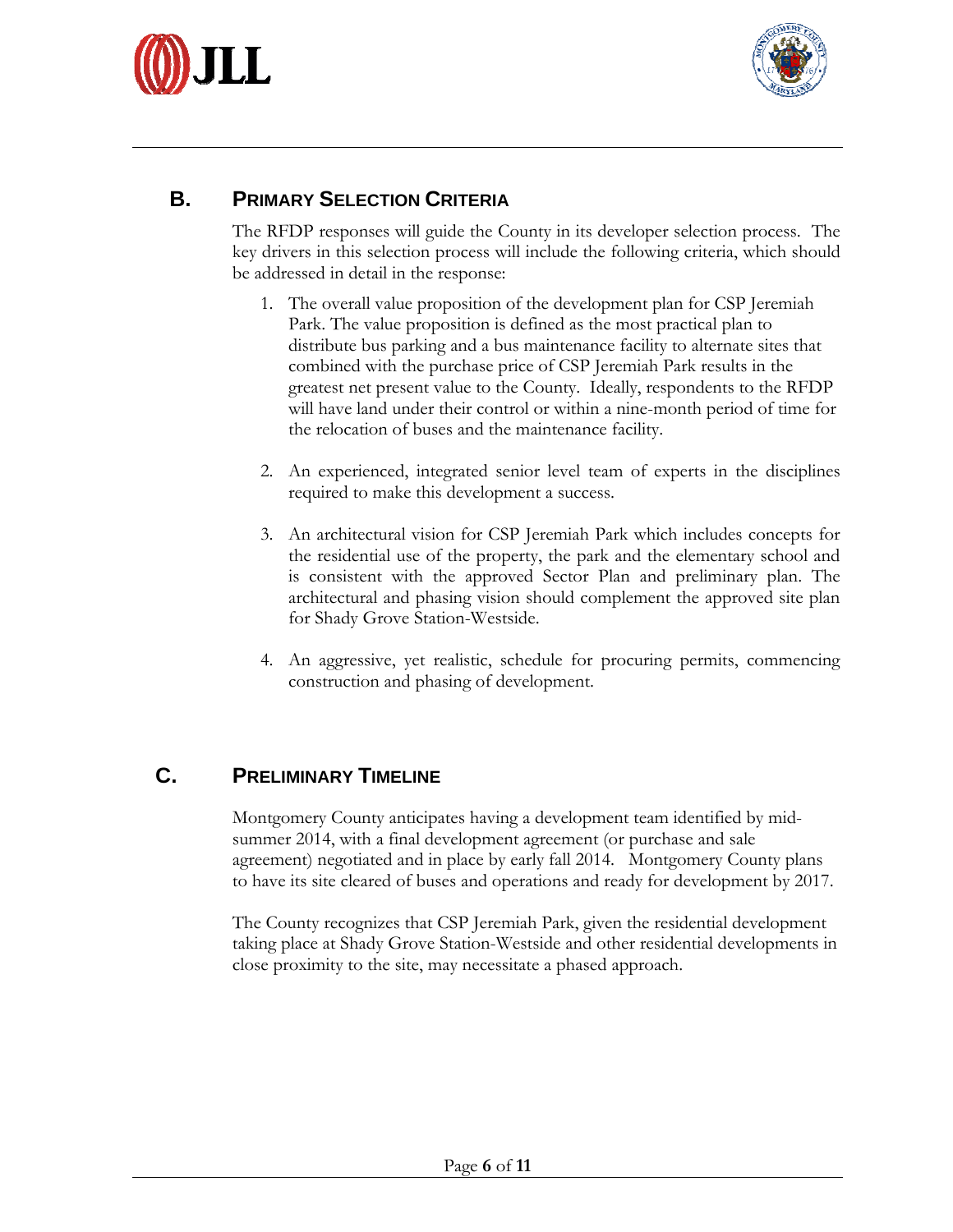



## **II. REQUIRED INFORMATION**

### **A. ARCHITECTURAL VISION**

In this section of the RFDP, Montgomery County is seeking to understand your architectural vision for CSP Jeremiah Park. Please provide a narrative description and visual representation of the architectural design and site planning concept your development team believes will most appropriately satisfy the planning/architectural requirements of the Shady Grove Sector Plan. In particular, we are seeking the relationship of your site plan for CSP Jeremiah Park to the site plan for Shady Grove Station-Westside.

#### **B. DEVELOPMENT AND FINANCE PLAN**

The Development and Finance Plan should have two components, as described below.

#### **1. DEVELOPMENT APPROACH**

Your Development Plan should include a sequential narrative description of what the development team will do over the next five to ten years (through project stabilization, defined by the development team), with elements including:

- a) A proposed solution for relocating the MCPS Bus Depot function, noting whether or not land for relocating the buses and the maintenance facility is under your firm's control;
- b) The primary project team members and partners, and what roles and responsibilities they will have;
- c) The financial strength of the entity that will sign any transaction with Montgomery County;
- d) The consequences of failure (i.e., penalties) to meet schedule and/or development milestones imposed on your team;
- e) The critical project risk factors and your development team's plan for mitigating these major risk elements; and
- f) Your preliminary concepts for selling and leasing residential units and your estimated absorption time.

**Please be certain to address each of the above elements within the context of your overall plan.**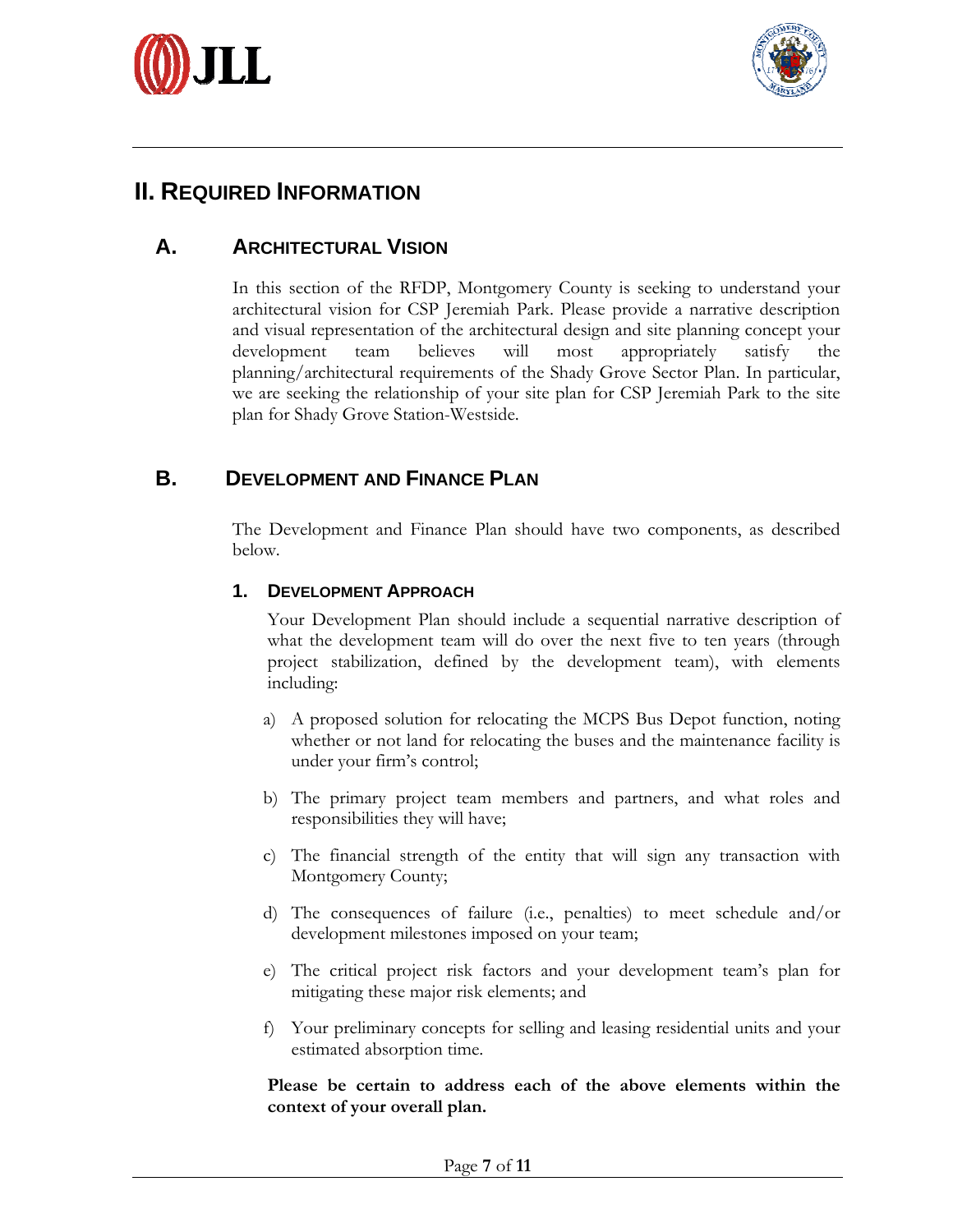



#### **2. FINANCIAL VALUE**

Montgomery County will compare RFDP offers based on the price the proposer is offering to pay to Montgomery County to purchase CSP Jeremiah Park, the acquisition/leasing cost of sites to distribute the MCPS Bus Depot and the timing for payment to Montgomery County. Assume a closing date of January 1, 2017. Please provide (1) an upfront amount that the developer would pay to the County and (2) if the developer projects a phased takedown, the projected timing of when property would be taken down and how the price per FAR SF would increase at each takedown.

#### **Upfront Payment for CSP Jeremiah Park**

| <b>UPFRONT</b><br><b>PAYMENT</b> | <b>EST FAR</b><br>SF<br>(COL 1) | <b>PURCHASE</b><br>PRICE PER<br>FAR SF<br>(COL 2) | <b>PURCHASE</b><br><b>PRICE</b><br>(COL 1 X)<br>COL2 |
|----------------------------------|---------------------------------|---------------------------------------------------|------------------------------------------------------|
| Townhomes                        |                                 |                                                   |                                                      |
| Multifamilv                      |                                 |                                                   |                                                      |

#### **Background Market Data for Sale of End Products (i.e. townhomes, multi-family)**

|                    | <b>SALE</b> | SQ FT FOR | TOTAL        | <b>RENTAL</b> | <b>RENTABLE</b>     | <b>ANNUAL</b>    |
|--------------------|-------------|-----------|--------------|---------------|---------------------|------------------|
| <b>MARKET DATA</b> | PRICE PSF   | SALE      | <b>SALES</b> | PRICE PSF     | SQUARE              | <b>RENT</b>      |
|                    | (COL 1)     | (COL 2)   | (COL 1 X)    | (COL 4)       | <b>FEET</b>         | (COL 4 X)        |
|                    |             |           | COL2         |               | (COL <sub>5</sub> ) | COL <sub>5</sub> |
| Townhomes          |             |           |              | N/A           | N/A                 | $\rm N/A$        |
| Multifamily        | N/A         | N/A       | N/A          |               |                     |                  |

#### **Phased Payments for CSP Jeremiah Park**

|                    | <b>EST FAR</b> | PURCHASE        | PURCHASE  |
|--------------------|----------------|-----------------|-----------|
| <b>PHASE1</b>      | SF             | PRICE PER       | PRICE     |
| DATE:              | (COL 1)        | <b>FAR SF</b>   | (COL 1 X) |
|                    |                | (COL2)          | COL2)     |
| Townhomes          |                |                 |           |
| Multifamily        |                |                 |           |
|                    | <b>EST FAR</b> | PURCHASE        | PURCHASE  |
| PHASE <sub>2</sub> | SF             | PRICE PER       | PRICE     |
| DATE:              | (COL 1)        | <b>FAR SF</b>   | (COL 1 X) |
|                    |                | (COL 2)         | COL2      |
| Townhomes          |                |                 |           |
| Multifamily        |                |                 |           |
|                    | <b>EST FAR</b> | <b>PURCHASE</b> | PURCHASE  |
| PHASE 3            | SF             | PRICE PER       | PRICE     |
| DATE:              | (COL 1)        | <b>FAR SF</b>   | (COL1 x)  |
|                    |                | (COL 2)         | COL2)     |
| Townhomes          |                |                 |           |
| Multifamily        |                |                 |           |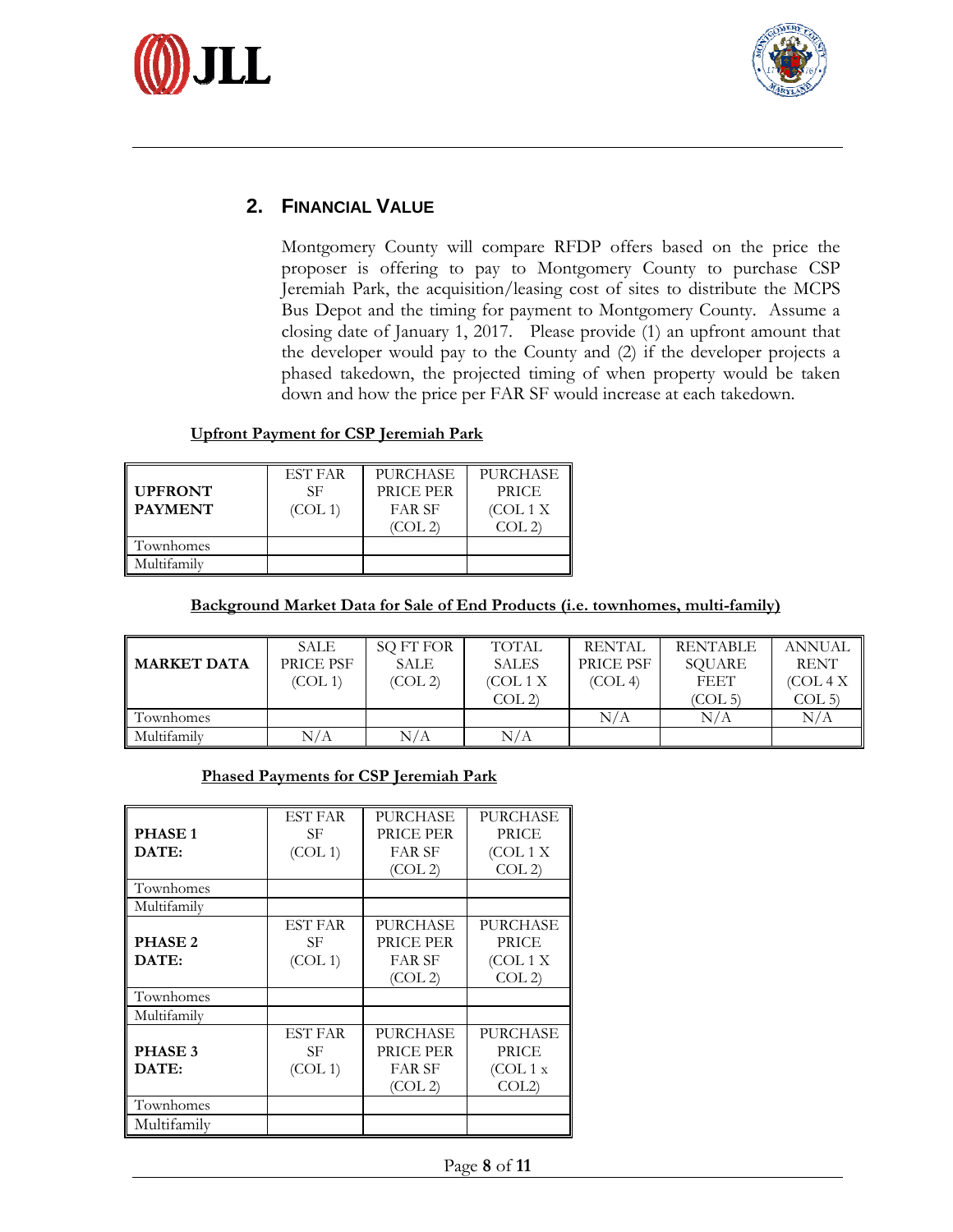



|                    | <b>SALE</b> | <b>SQ FT FOR</b> | <b>TOTAL</b> | <b>RENTAL</b> | <b>RENTABLE</b>     | <b>ANNUAL</b> |
|--------------------|-------------|------------------|--------------|---------------|---------------------|---------------|
| <b>PHASE1</b>      | PRICE PSF   | <b>SALE</b>      | <b>SALES</b> | PRICE PSF     | <b>SQUARE</b>       | <b>RENT</b>   |
| DATE:              | (COL 1)     | (COL2)           | (COL 1 X)    | (COL 4)       | <b>FEET</b>         | (COL 4 X)     |
|                    |             |                  | COL2         |               | (COL <sub>5</sub> ) | COL 5         |
| Townhomes          |             |                  |              | N/A           | N/A                 | N/A           |
| Multifamily        | N/A         | N/A              | N/A          |               |                     |               |
|                    | <b>SALE</b> | <b>SQ FT FOR</b> | <b>TOTAL</b> | <b>RENTAL</b> | <b>RENTABLE</b>     | <b>ANNUAL</b> |
| PHASE <sub>2</sub> | PRICE PSF   | <b>SALE</b>      | <b>SALES</b> | PRICE PSF     | <b>SQUARE</b>       | <b>RENT</b>   |
| DATE:              | (COL 1)     | (COL2)           | (COL1x)      | (COL 4)       | <b>FEET</b>         | (COL 4 x)     |
|                    |             |                  | COL2)        |               | (COL 5)             | COL 5         |
| Townhomes          |             |                  |              | N/A           | N/A                 | N/A           |
| Multifamily        | N/A         | N/A              | N/A          |               |                     |               |
|                    | <b>SALE</b> | <b>SQ FT FOR</b> | <b>TOTAL</b> | <b>RENTAL</b> | <b>RENTABLE</b>     | <b>ANNUAL</b> |
| PHASE 3            | PRICE PSF   | SALE             | <b>SALES</b> | PRICE PSF     | <b>SQUARE</b>       | <b>RENT</b>   |
| DATE:              | (COL 1)     | (COL2)           | (COL1x)      | (COL 4)       | <b>FEET</b>         | (COL 4 x)     |
|                    |             |                  | COL2)        |               | (COL <sub>5</sub> ) | COL 5)        |
| Townhomes          |             |                  |              | N/A           | N/A                 | N/A           |
| Multifamily        | N/A         | N/A              | N/A          |               |                     |               |

#### **Background Market Data for Sale of End Products in a Phased Approach**

In your response include property(ies) under your control for sale, ground lease or land swap for the parking of buses and the bus maintenance facility, please include the following:

- 1. Address of the property or properties for sale, ground lease or swap.
- 2. Proposed value of property(ies) for sale or swap assuming the property(ies) sale or swap occurs on January 1, 2017. If respondent is proposing a ground lease of property(ies), include the term of the ground lease and the annual ground lease payments over the entire term.

If your response does not include properties under your control for sale, ground lease or land swap, please provide property(ies) that your firm would anticipate bringing under control and the estimated price.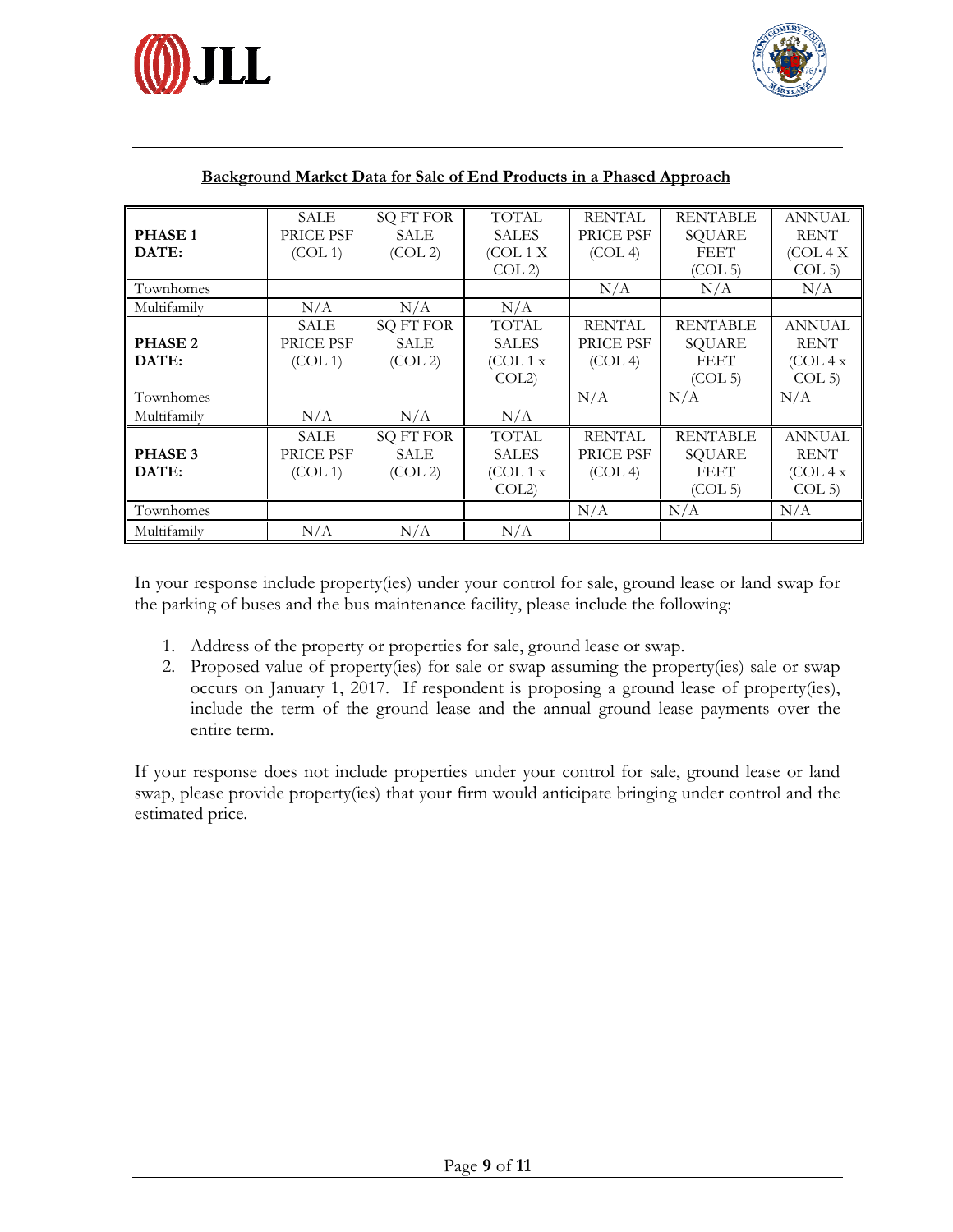



## **III. SUMMARY STATEMENT**

Please provide a summary statement that synthesizes your team's proposed development concept, approach, and value proposition for Montgomery County and demonstrates that your proposal meets the criteria specified by the County.